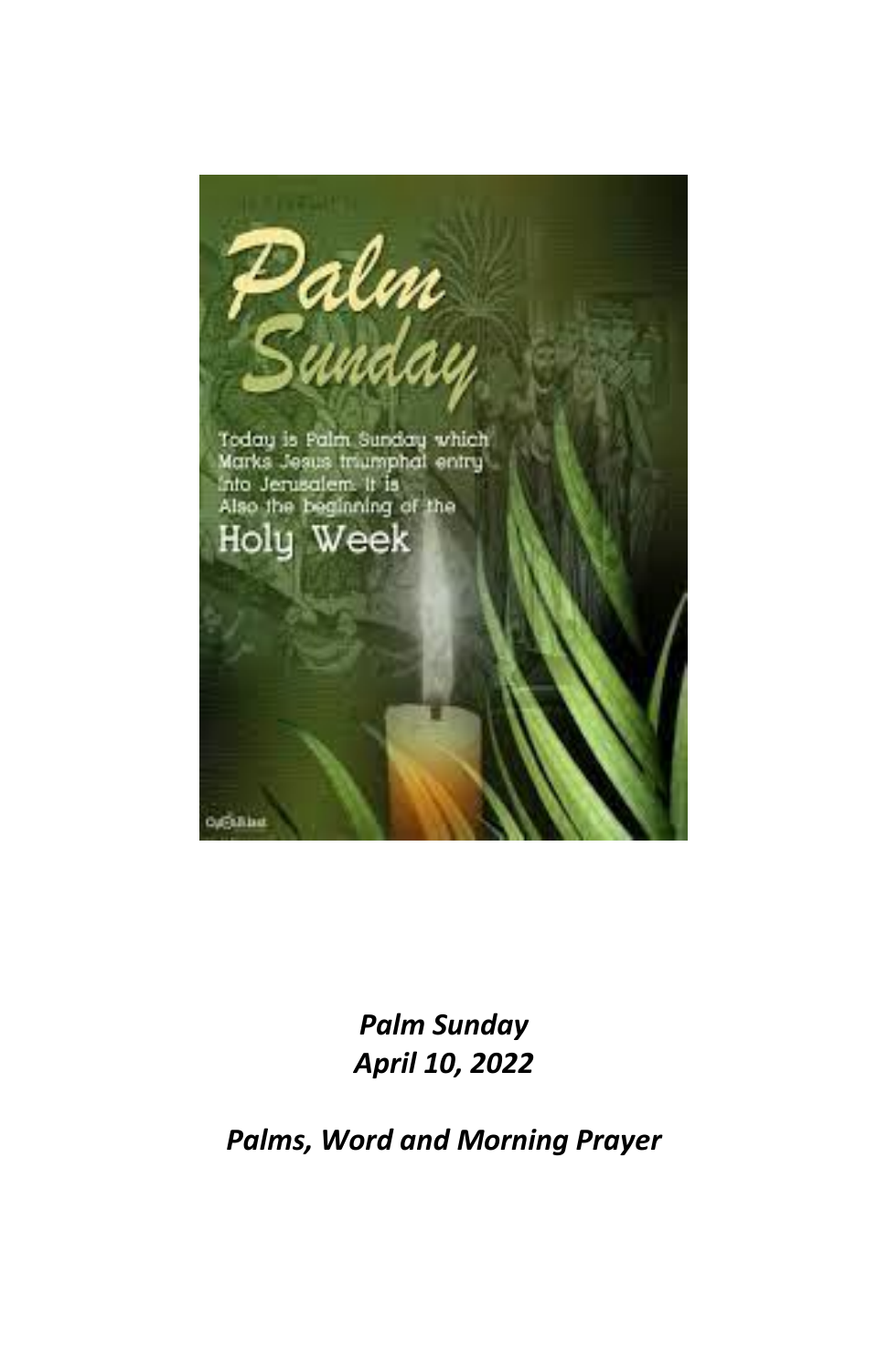# *Welcome to Trinity Church. . .*

Today is Palm Sunday – the beginning of what is called "Holy Week" as we begin the journey with Jesus into Jerusalem with cries of "Hosanna" which concludes with the cries of "Crucify" on Good Friday.

As you enter the sanctuary this morning there is a Palm Cross for you to take home. You may wish to place the cross in your Bible, next to a picture of a loved one, or on your refrigerator.

Joseph Bayly writes a "Psalm for Palm Sunday" and I think it is worthy of our consideration as we come to worship this day.

King Jesus, why did you choose a lowly donkey to carry you to ride in your parade?

Had you no friend who owned a horse--a royal mount with spirit for a king to ride?

Why choose a donkey, small, unassuming beast of burden trained to plow not carry kings?

King Jesus, why did you choose me, a lowly unimportant person to bear you in my world today?

I'm poor and unimportant, trained to work not carry kings--let alone the King of kings, and yet you've chosen me to carry you in triumph in this world's parade.

King Jesus, keep me small so all may see how great you are; keep me humble, so all may say,

"Blessed is he who cometh in the name of the Lord," not what a great ass he rides.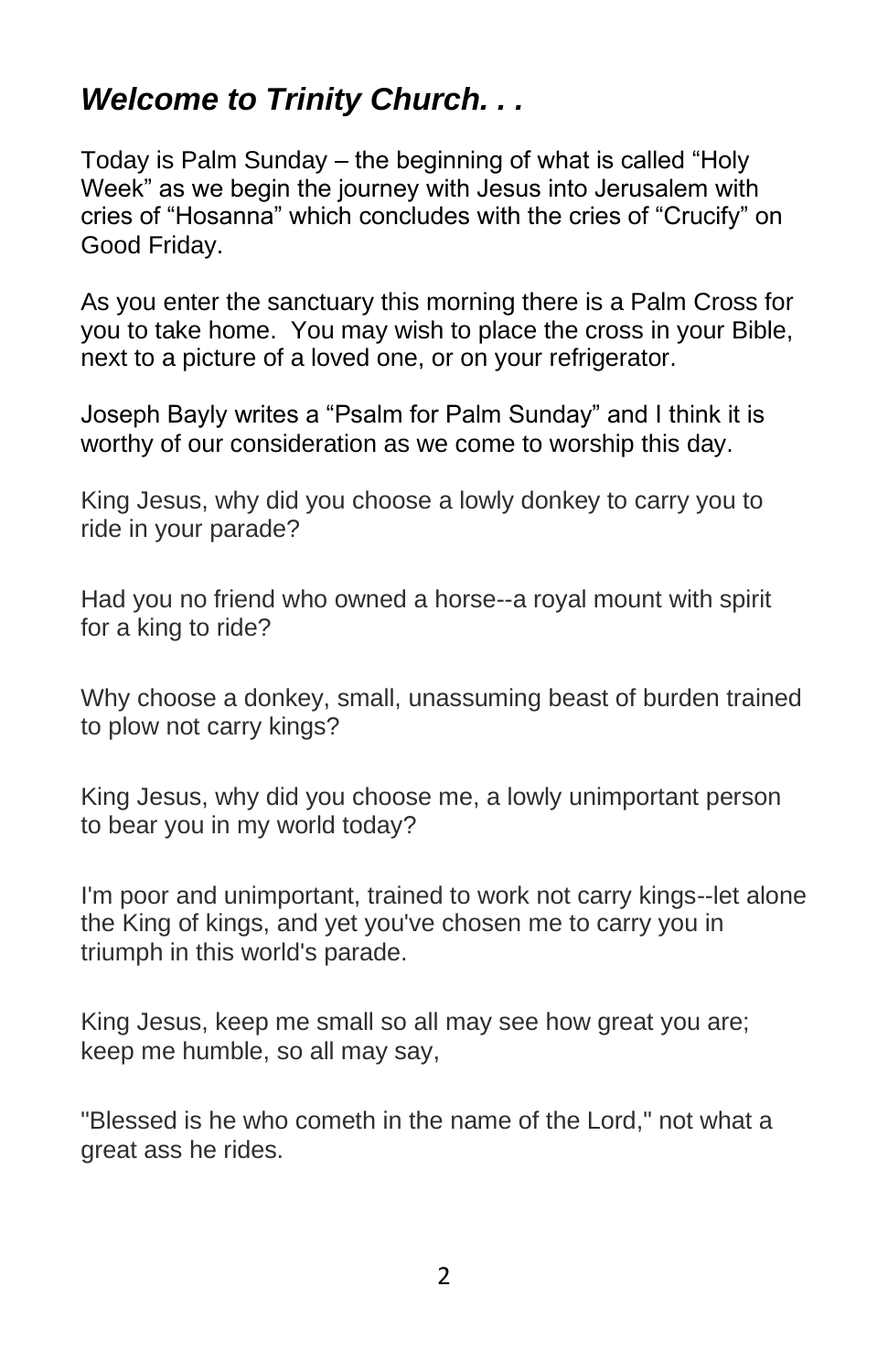# **Prelude**

## **Procession with Palms**

Blessed is he who comes in the name of the Lord. **Hosanna to the Son of David** The Lord be with you.

**And also with you.**

Let us pray.

Mercifully assist us, O Lord God of our salvation, that we may enter with joy upon the contemplation of those mighty acts whereby you have given us life everlasting; through your Son, Jesus Christ our Lord. **Amen.**

### **Palm Sunday Gospel – Luke 19:28-40**

**<sup>28</sup>** And when he had said these things, he went on ahead, going up to Jerusalem. **<sup>29</sup>** When he drew near to Bethphage and Bethany, at the mount that is called Olivet, he sent two of the disciples, **<sup>30</sup>** saying, "Go into the village in front of you, where on entering you will find a colt tied, on which no one has ever yet sat. Untie it and bring it here. **<sup>31</sup>** If anyone asks you, 'Why are you untying it?' you shall say this: 'The Lord has need of it.' " **<sup>32</sup>** So those who were sent went away and found it just as he had told them. **<sup>33</sup>** And as they were untying the colt, its owners said to them, "Why are you untying the colt?" **<sup>34</sup>** And they said, "The Lord has need of it." **<sup>35</sup>** And they brought it to Jesus, and throwing their cloaks on the colt, they set Jesus on it. **<sup>36</sup>** And as he rode along, they spread their cloaks on the road. **<sup>37</sup>** As he was drawing near—already on the way down the Mount of Olives—the whole multitude of his disciples began to rejoice and praise God with a loud voice for all the mighty works that they had seen, **<sup>38</sup>** saying, "Blessed is the King who comes in the name of the Lord! Peace in heaven and glory in the highest!" **<sup>39</sup>** And some of the Pharisees in the crowd said to him, "Teacher, rebuke your disciples." **<sup>40</sup>** He answered, "I tell you, if these were silent, the very stones would cry out." <sup>1</sup>

# **Blessing of the Palm Crosses**

The Lord be with you. **And also with you.**

<sup>1</sup> *[Revised Common Lectionary](https://ref.ly/logosres/rcl?ref=YearMonthDay.4-10-2022&off=286&ctx=OSPEL%0aLuke+19:28%E2%80%9340%0a~+%0aSUNDAY%2c+APRIL+10%2c+)*. (2009). Faithlife.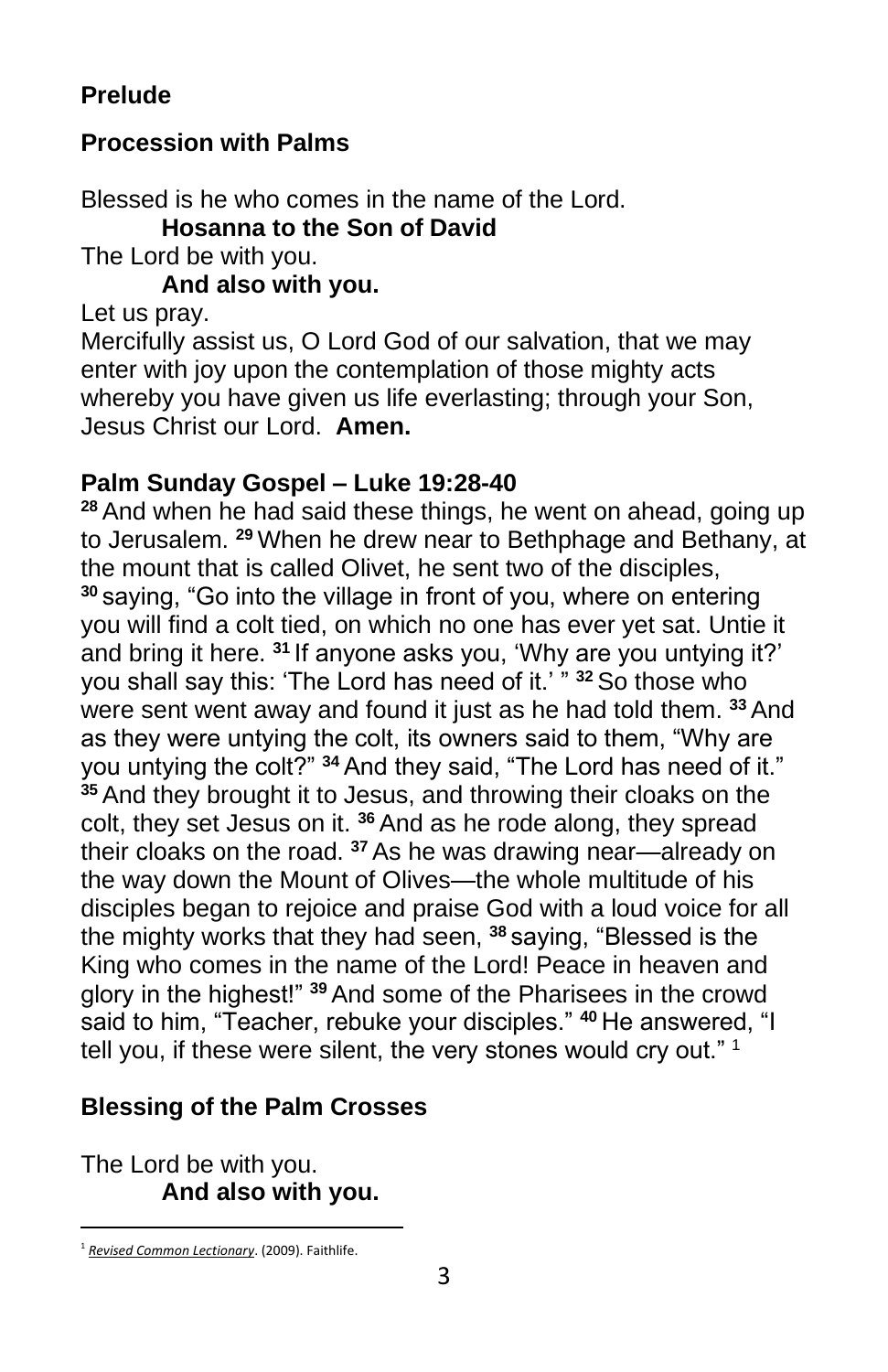Let us give thanks to the Lord our God. **It is right to give him thanks and praise.**

We praise and thank you, O God, for the great acts of love by which you have redeemed us through your Son, Jesus Christ our Lord. On this day he entered the holy city of Jerusalem in triumph, and was acclaimed Son of David and King of kings by those who scattered their garments and branches of palm in his path.

We ask that you bless these palm crosses and those who bear them, and grant that we may ever hail him as our Lord and King and follow him with perfect confidence; through the same Jesus Christ, our Lord, who lives and reigns with you and the Holy Spirit, one God, now and forever. **Amen.**

Let us go forth in peace, **In the name of the Lord.**

**\*Palm Sunday Hymn:** No. 173 *All Glory, Laud and Honor*

#### **\*Acclamation**

Blessed is he who comes in the name of the Lord. **Hosanna in the highest.**

**\*The Collect** The Lord be with you. **And also with you.** Let us pray...

#### **The Psalter Psalm 118:1-2, 19-29**

Oh give thanks to the LORD, for he is good; **for his steadfast love endures forever! <sup>2</sup>** Let Israel say,

**"His steadfast love endures forever."** 

**<sup>19</sup>** Open to me the gates of righteousness, **that I may enter through them and give thanks to the LORD. <sup>20</sup>** This is the gate of the LORD;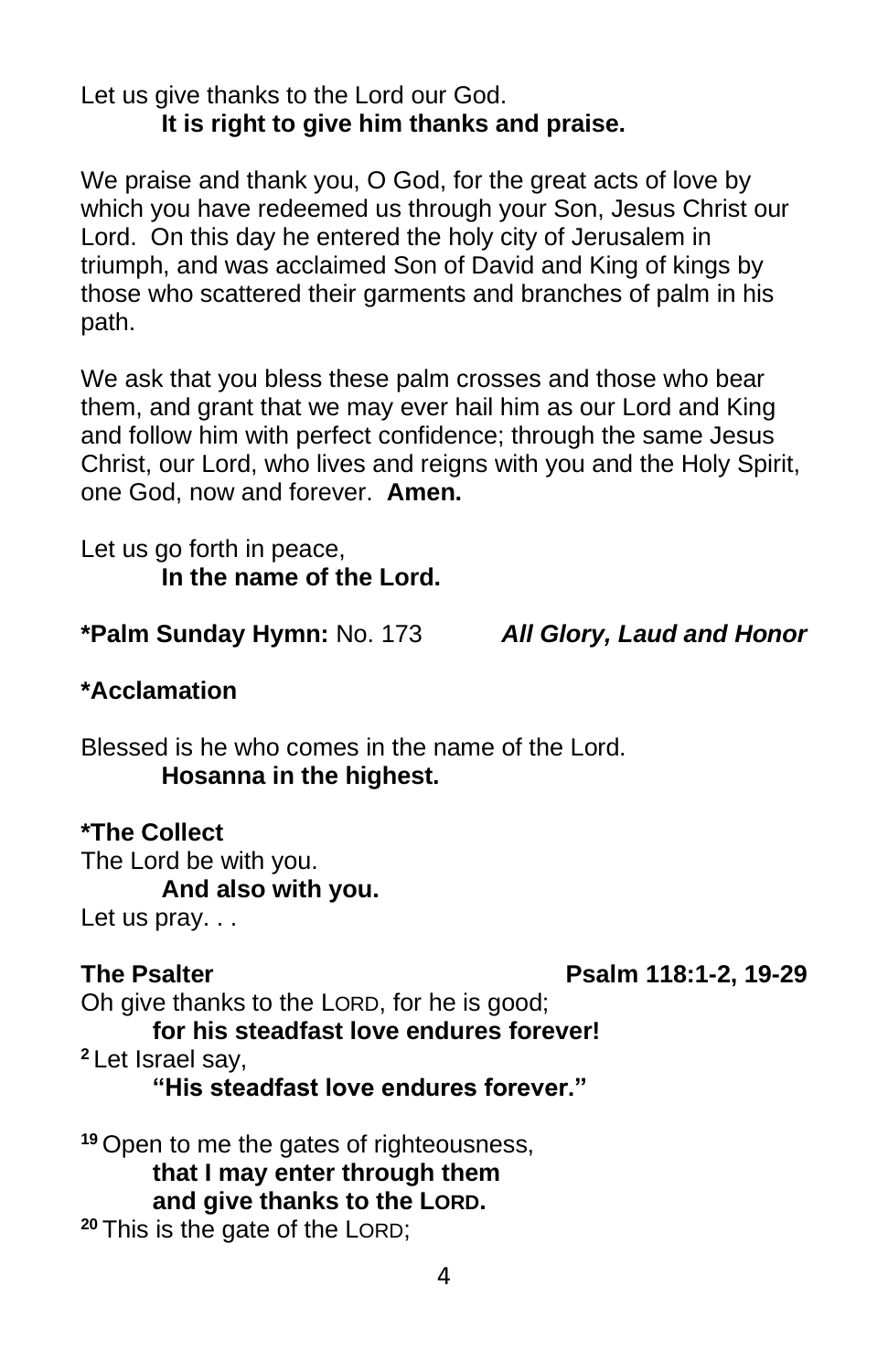**the righteous shall enter through it. <sup>21</sup>** I thank you that you have answered me **and have become my salvation. <sup>22</sup>** The stone that the builders rejected **has become the cornerstone. <sup>23</sup>** This is the LORD's doing; **it is marvelous in our eyes.**  <sup>24</sup> This is the day that the LORD has made; **let us rejoice and be glad in it. <sup>25</sup>** Save us, we pray, O LORD! **O LORD, we pray, give us success! <sup>26</sup>** Blessed is he who comes in the name of the LORD! **We bless you from the house of the LORD. <sup>27</sup>** The LORD is God, **and he has made his light to shine upon us.**  Bind the festal sacrifice with cords, **up to the horns of the altar! <sup>28</sup>** You are my God, and I will give thanks to you; **you are my God; I will extol you. <sup>29</sup>** Oh give thanks to the LORD, for he is good; **for his steadfast love endures forever! <sup>2</sup>**

#### **Hymn of Grace: No. 206** *There Is A Redeemer*

### **Epistle Lesson Philippians 2:5-11**

**<sup>5</sup>** Have this mind among yourselves, which is yours in Christ Jesus, **<sup>6</sup>** who, though he was in the form of God, did not count equality with God a thing to be grasped, **<sup>7</sup>** but emptied himself, by taking the form of a servant, being born in the likeness of men. **<sup>8</sup>**And being found in human form, he humbled himself by becoming obedient to the point of death, even death on a cross. **<sup>9</sup>** Therefore God has highly exalted him and bestowed on him the name that is above every name, **<sup>10</sup>** so that at the name of Jesus every knee should bow, in heaven and on earth and under the earth, **<sup>11</sup>** and every tongue confess that Jesus Christ is Lord, to the glory of God the Father. <sup>3</sup>

<sup>2</sup> *[Revised Common Lectionary](https://ref.ly/logosres/rcl?ref=YearMonthDay.4-10-2022&off=261&ctx=salm+118:1%E2%80%932%2c+19%E2%80%9329%0a~+%0a+%0aGOSPEL%0aLuke+19:2)*. (2009). Faithlife.

<sup>3</sup> *[Revised Common Lectionary](https://ref.ly/logosres/rcl?ref=YearMonthDay.4-10-2022&off=684&ctx=%0aPhilippians+2:5%E2%80%9311%0a~+%0aGOSPEL%0aOption+A%0aLu)*. (2009). Faithlife.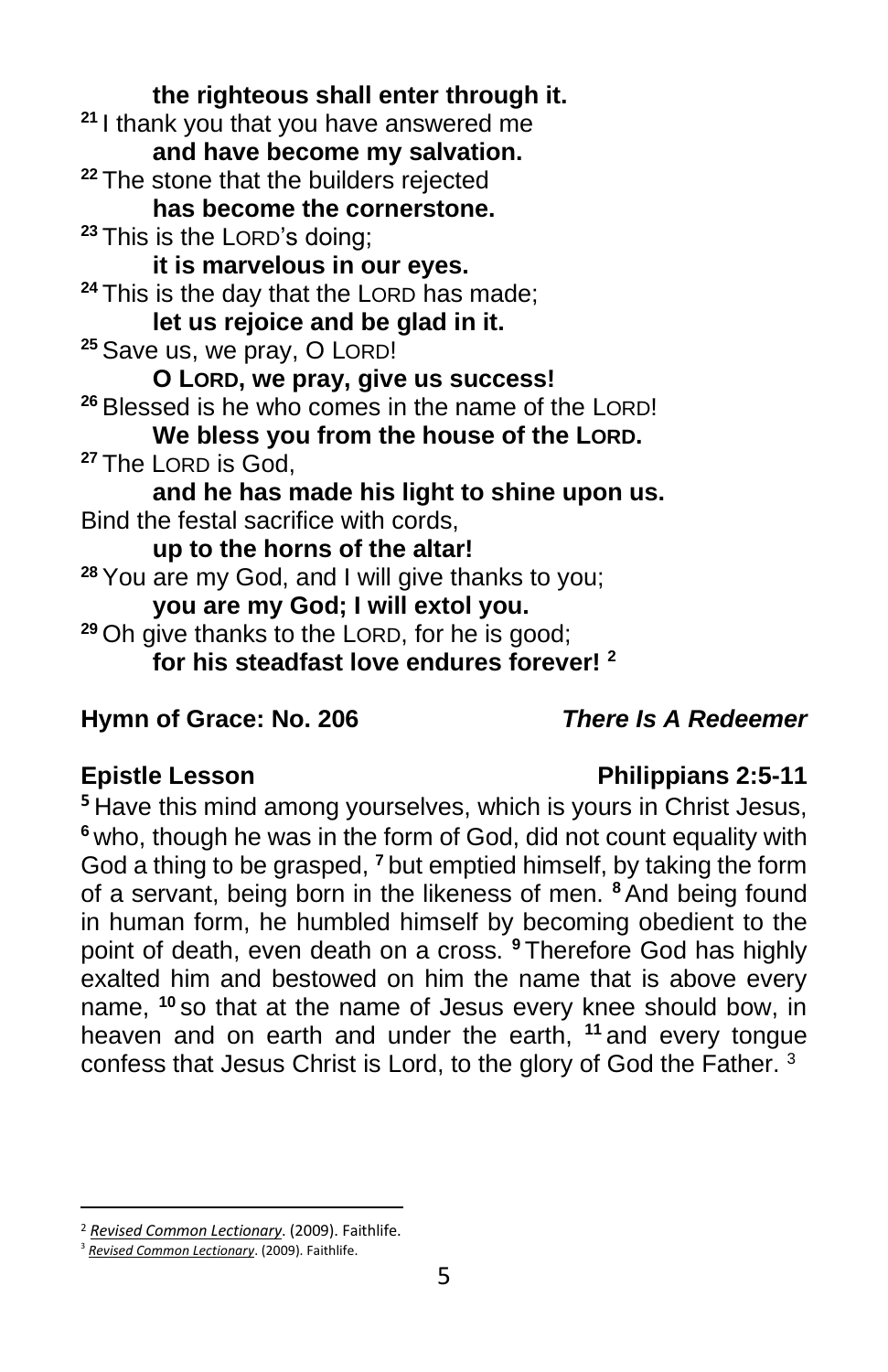**\*Affirmation of Faith** *The Apostles' Creed* **I believe in God, the Father almighty, creator of heaven and earth. I believe in Jesus Christ, God's only Son, our Lord, who was conceived by the Holy Spirit, born of the virgin Mary, suffered under Pontius Pilate, was crucified, died, and was buried. He descended into hades. On the third day he rose again; he ascended into heaven, he is seated at the right hand of the Father, and he will come to judge the quick and the dead. I believe in the Holy Spirit, the holy catholic Church, the communion of saints, the forgiveness of sins, the resurrection of the body, and life everlasting. Amen.**

# **Proclamation of God's Word "PD"** *The Day the King Visited Chapel*

**Morning Prayer Our Savior's Prayer** [using **debts** and **debtors**.]

**\*Passion Hymn: No. 174** *Hosanna, Loud Hosanna*

**\*Dismissal and Blessing**

**\*Response** *Go Now in Peace*

**Go now in peace. Never be afraid. God will go with you each hour of ev'ry day. Go now in faith, steadfast, strong and true. Know He will guide you in all you do. Go now in love, and show you believe. Reach out to others so all the world can see. God will be there watching from above. Go now in peace, in faith, and in love.**

**\*Going Forth**

*+ + + + + + +*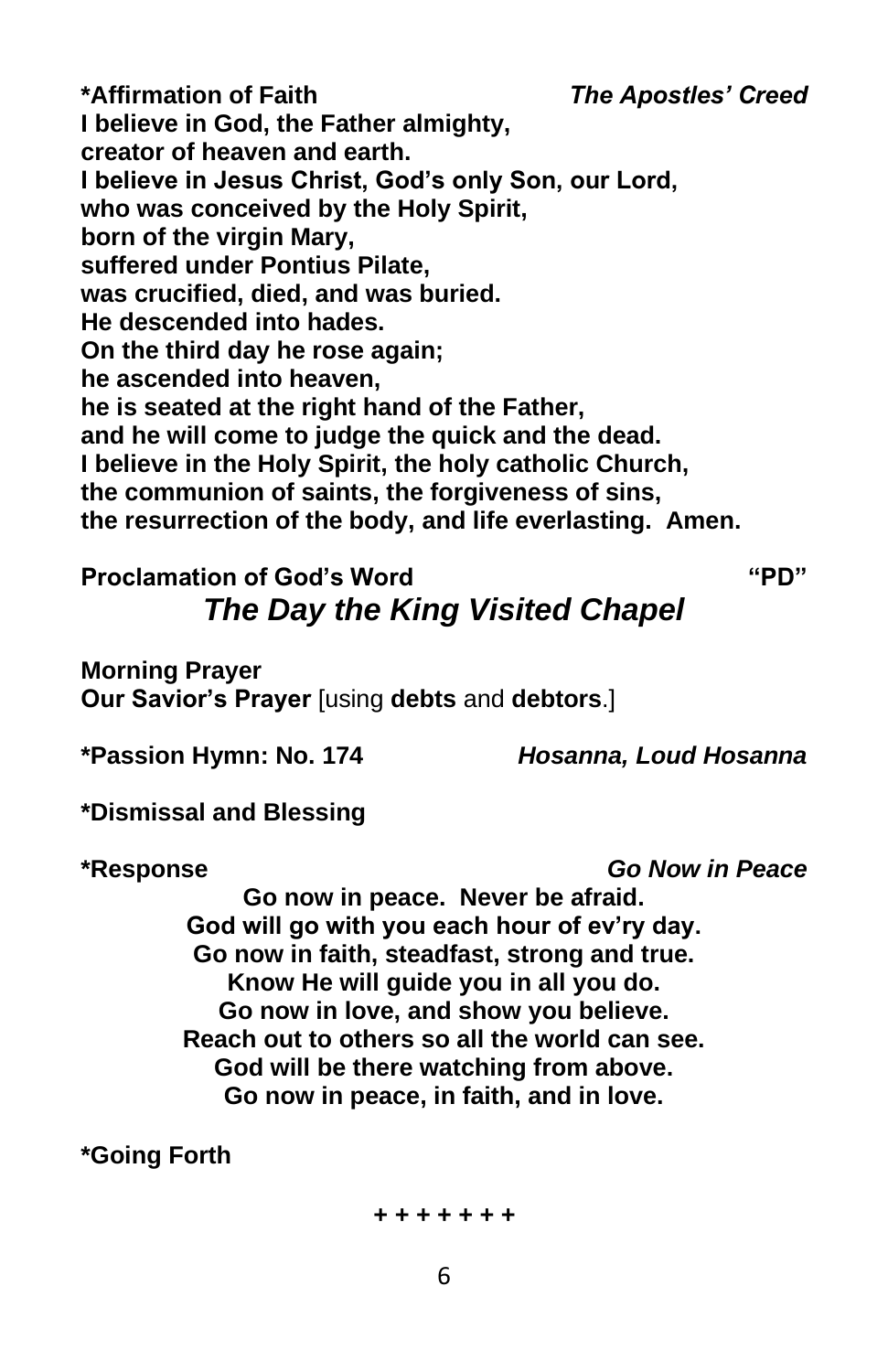### **The Saints In Action**

| Today - Palm Sunday |                                                                     |  |  |  |
|---------------------|---------------------------------------------------------------------|--|--|--|
| 9:00 a.m. Worship   |                                                                     |  |  |  |
|                     | 10:10 a.m. Sunday School Event and Egg Hunt                         |  |  |  |
|                     | 5:00 p.m. Confirmation - The Passion of the Christ<br>Pizza and Pop |  |  |  |
| Wednesday           |                                                                     |  |  |  |
|                     | 6:30 p.m. Trinity Bell Rehearsal                                    |  |  |  |
| Maundy Thursday     |                                                                     |  |  |  |
|                     | 7:00 p.m. The Lord's Supper – Sanctuary, Trinity                    |  |  |  |
| Good Friday         |                                                                     |  |  |  |
|                     | 7:00 p.m. Service of Shadows and Darkness, Zion                     |  |  |  |
| Easter Sunday       |                                                                     |  |  |  |
| $9:00$ a.m.         | Festival Worship with Handbells & Holy                              |  |  |  |
|                     | <b>Communion - Trinity</b>                                          |  |  |  |
| 10:45 a.m.          | Festival Worship & Holy Communion, Zion                             |  |  |  |

#### **Giving From 4/03/2022**

|              | Rec       | <b>Budget</b> | Over/Under |
|--------------|-----------|---------------|------------|
| General      | \$2875.00 | \$2521.38     | \$353.62   |
| <b>Ben</b>   | \$755.00  | \$213.46      | \$541.54   |
| <b>Maint</b> | \$570.00  | \$163.46      | \$406.54   |
| <b>Mem</b>   | \$140.00  |               |            |
| <b>Total</b> | \$4340.00 | \$2898.30     | \$1301.70  |

Benevolence includes Food Pantry of \$15 and One Great Hour of Sharing/Ukraine \$350

**Worship Attendance: 85 Sunday School: 24**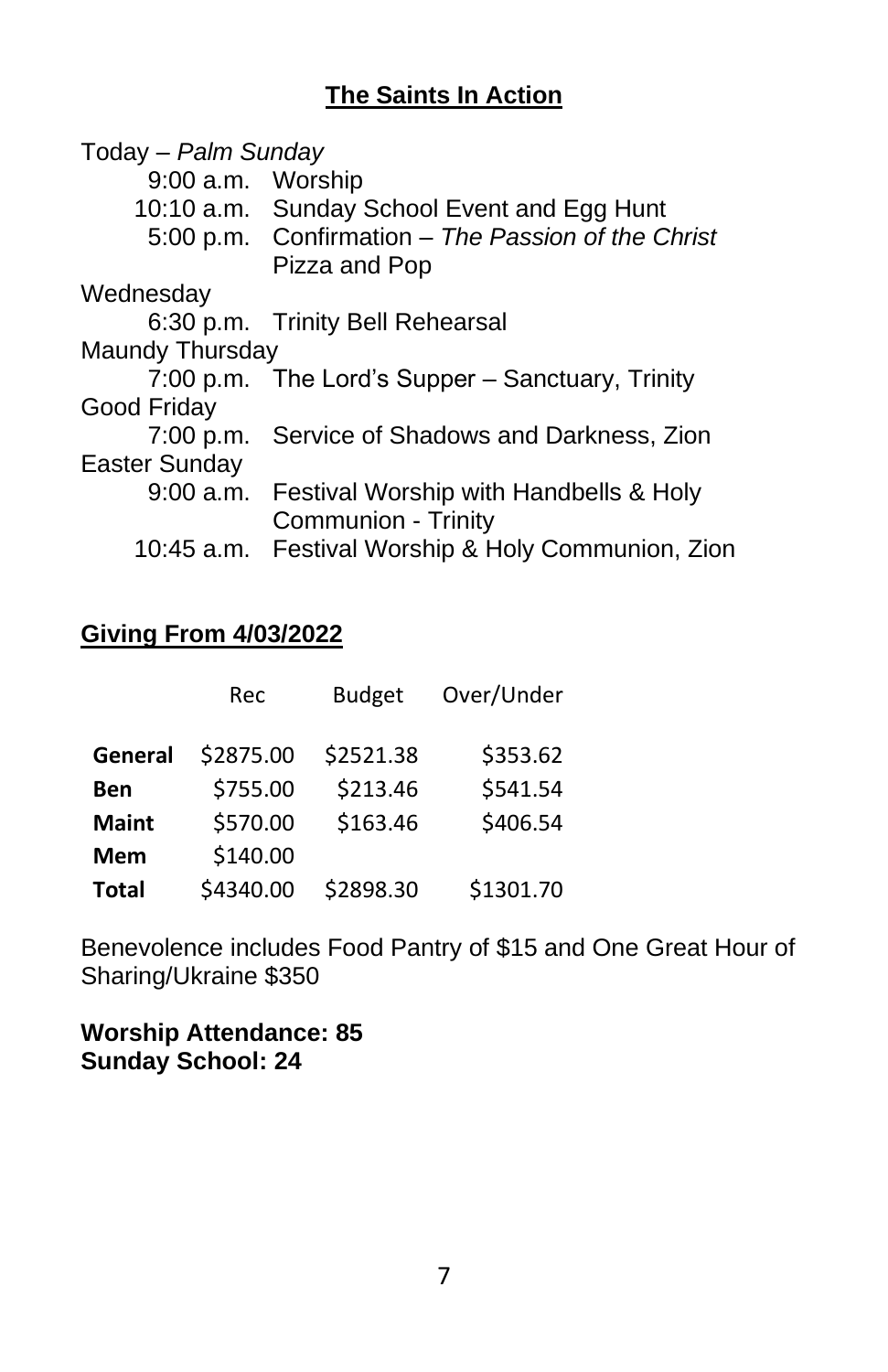

### **Those Remembered in prayer:**

God's guidance and protection for Armed Forces.

#### **Shut Ins:**

Lew & Barb Berkley, Roy Bucher, Helen Diest, Mary Forespring, Janet Gindlesperger, Cynthia Kelly, Lois Krause, Deb Luteri, Lois Saylor.

#### **Healing Concerns:**

Sally Altfather, Mark Amyot, Donnie Baxter, Jim Benoit, Carol Boyer, Jim Coughenour, Pam Crooks, Larry Custer, Dana Dawson, John Durst, Ray Engle, Alvin Harbaugh, Mary Jane Harding, Andrea (Shaulis) Harris, Larry Hay, Barry Landis, Holby McClucas, Jennifer Miller, Bob Murphy, Bonnie Murphy, Nancy Schrock, Avis Specht, Kelly Tharp, Adeline Vieregge, Robin Walker, Heather Weighley, Nancy Weighley, Kimberly Kay Roos Zimmerman, Gerald Zorn

#### **Seed to Supper Program:**

The Penn State Master Gardeners of Somerset County will lead a free gardening course for low-income families. The course is being offered in coordination with the Berlin Food Pantry and Trinity UCC to reach families in our community who are foodinsecure. The course is designed to teach families how to grow vegetables on a budget; container gardening will be explored as an easily accessible way to grow vegetables. Six classes will be held at Trinity UCC on Thursday evenings from 6:30-8:30 p.m. beginning April 28<sup>th</sup> through June 2<sup>nd</sup>. Participants will receive a course manual, additional handouts, and gardening materials. Do you know someone who could benefit from a class like this? Spread the word! Encourage them to apply! Registration is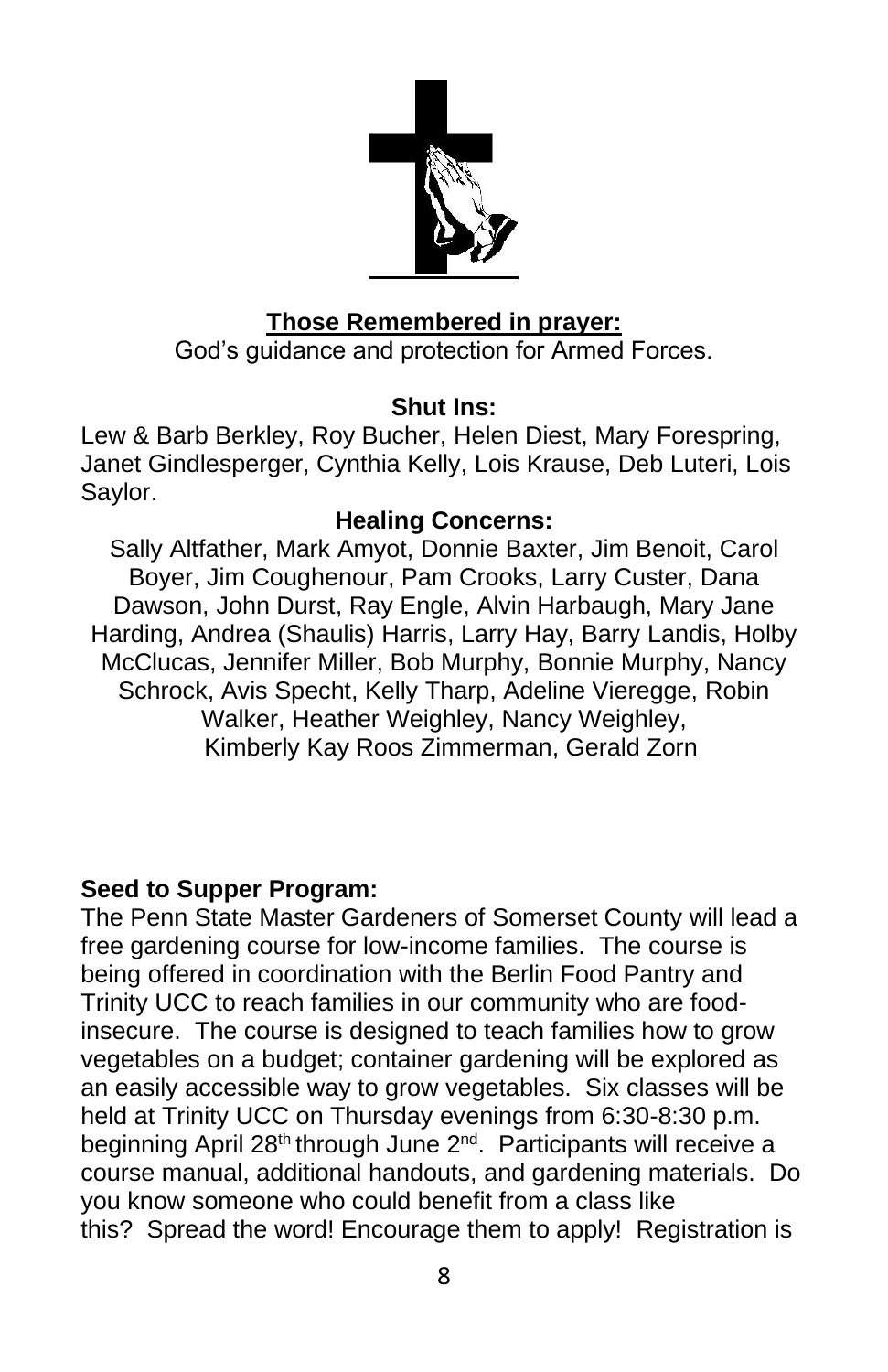required in advance. Applications are located at the Berlin Food Pantry and the Trinity UCC Office. Questions? Contact the Penn State Extension Office, (814) 445-8911, and ask for a Master Gardener!

**Jolly Quilters and Knotty Knotters** – This community endeavor provides warm comfort for those in need. They meet on Tuesday mornings at Holy Trinity Lutheran Church here in Berlin. They would welcome additional people to help them in creating their creation. See Sheron Engleka for more details. Many fingers make light work!

**Confirmation and Sue Coughenhour's Sunday School Class** – Sue Coughenhour will be offering a "Sunday School Class" on the Sunday evenings when there is Confirmation at 6:30 p.m. Confirmation will be in Fellowship Hall and Sue's Class will meet in the church office area. You are most welcome to join her class. [It is a new way of doing something together!]

**Today** – *The Passion of the Christ* – the Confirmation Class will be viewing Mel Gibson's powerful movie about the crucifixion of Christ beginning at 5 p.m. with Pizza and Pop followed by the movie at 5:30. Signup sheet on the bulletin board in the Vine Street Hallway.

**Today –** *Palm Sunday Children and Youth Event* at 10:10 a.m. Our children and youth will lead the Palm Sunday processional at worship at 9 a.m. with the waving of palm branches. At 10:10 an hour of joyful activities that will culminate in an Easter Egg hunt on the church yard [weather permitting]. HUGS & KISSES will be providing an after-church snack reception for all to enjoy.

#### **Special Birthday…..**

Jean Hart's Dad is turning 95 on April 30<sup>th</sup>. He doesn't have much family so Jean has asked us to help celebrate his landmark birthday by sending him cards. It's not every day you turn 95! Earl Harlan, 2000 Cambridge Dr. – Room 545, Davidsville PA 15928. Happy Birthday Earl!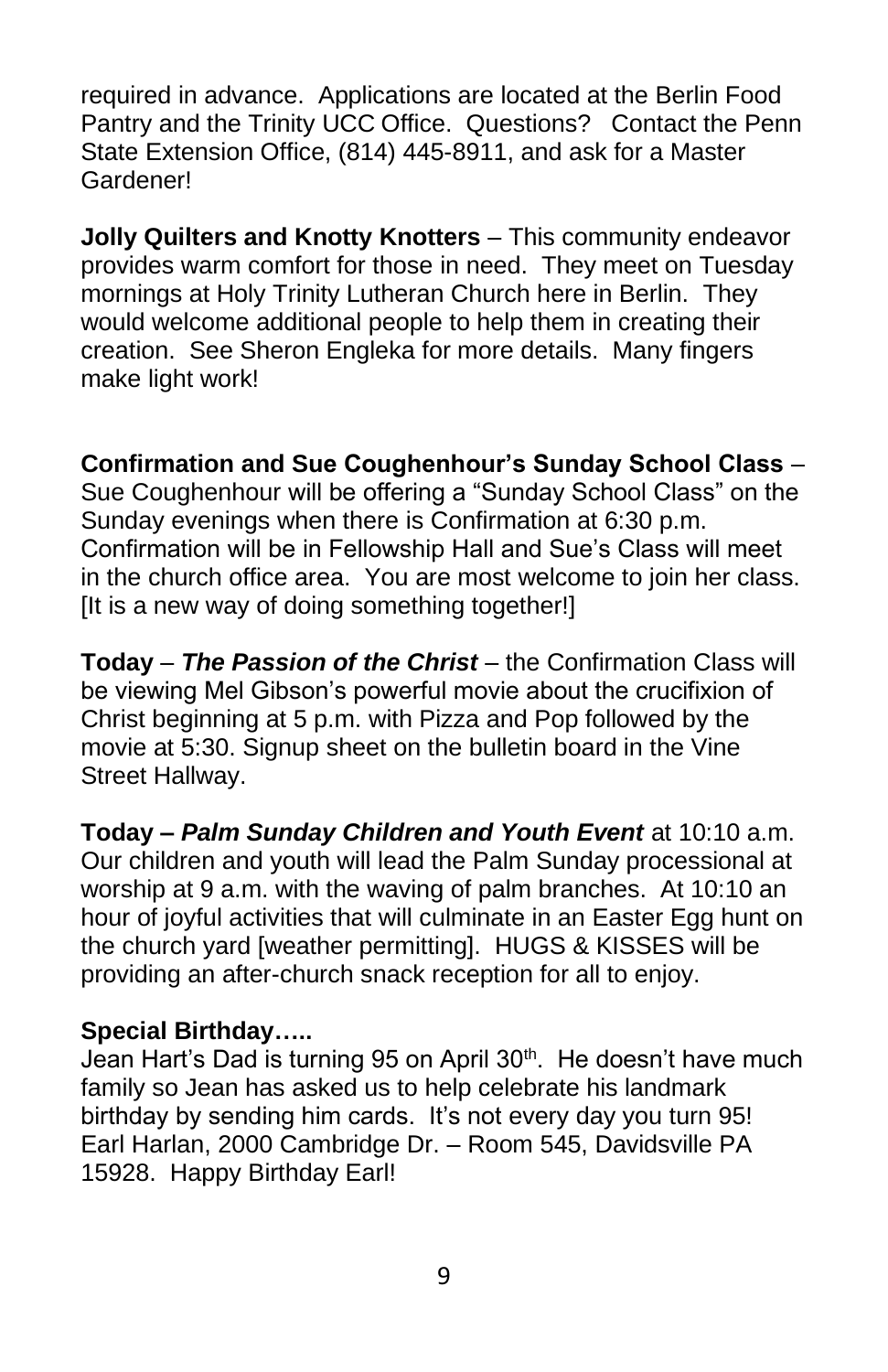### **Camp Living Waters Summer Camp**

- Week  $#1$ : June 26-July 1<sup>st</sup> campers that have completed Kindergarten-6<sup>th</sup> grade.
- Week #2: July 10-July  $15<sup>th</sup>$  campers that have completed 7th-12<sup>th</sup> grade.

### **Camp Living Waters Fishing Tournament** May 14th

For application and additional information, visit the Vine St bulletin board.

### **Holy Week 2022**

*Palm Sunday – April 10* **– "Hosanna!"**

*Maundy Thursday – April 14 –* **Holy Communion and Stripping of the Altar** at Trinity – 7 p.m.

*Good Friday – April 15 –* **Service of Shadows and Darkness** at Zion Lutheran – 7 p.m.

*Easter Sunday –* **Festival Holy Communion with Trinity Bells at 9:00 a.m.**

#### *Where You May Find. . .*

**The Nursery:** *is on the lower level for children and their parent. A big screen TV is mounted in the room so that you may watch the service.*

# **At the Sanctuary Entrances. . .** Large Print Bulletins **Example 20** Hearing Amplifiers

Recycling Boxes for Bulletins *These Days –* Devotional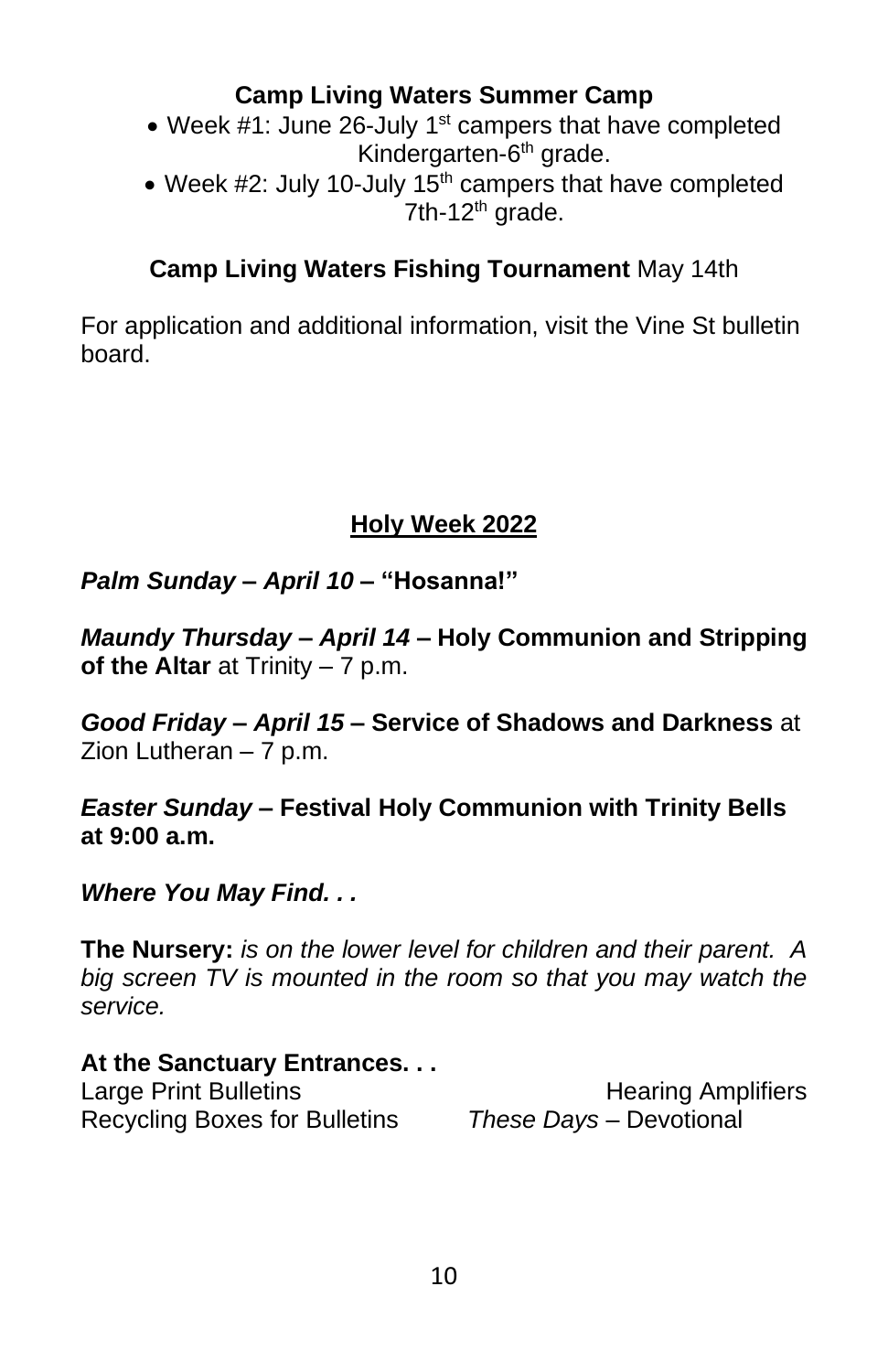### **Assisting in Worship**

*Sound:* Jim Darr (Board), Russ Hillegas (Camera)

*Acolyte:* Lily Countryman

*Flowers on the altar:* in memory of Kenneth & Mary Beeghly, and Frank, Helen, and Bradley Boburchock by Robert & Lois Boburchock & Family

#### *The Whole Congregation in Ministry and Assisted by*

*Pastor: Rev'd Dr. David A. Williams Church Secretary: Pam Bush Financial Secretary: Renee Gindlesperger Chancel Choir Director Emeritus: Linda Gallick Handbells: Jeanne Hillegas*

#### *Church Office Hours – Tuesday through Thursday 9:00 a.m. to 1 p.m.*

Church Office Phone: 814-267-3234 Snail Mail: PO Box 86, Berlin, PA 15530 Email: [berlinucc@yahoo.com](mailto:berlinucc@yahoo.com) Website: [www.berlinucc.org](http://www.berlinucc.org/)

**Pastor's Contact Information**

**Cell Phone: 814-241-3919 E-Mail: [uccvicar@gmail.com](mailto:uccvicar@gmail.com)** 603 Fletcher Street, Berlin, PA 15530